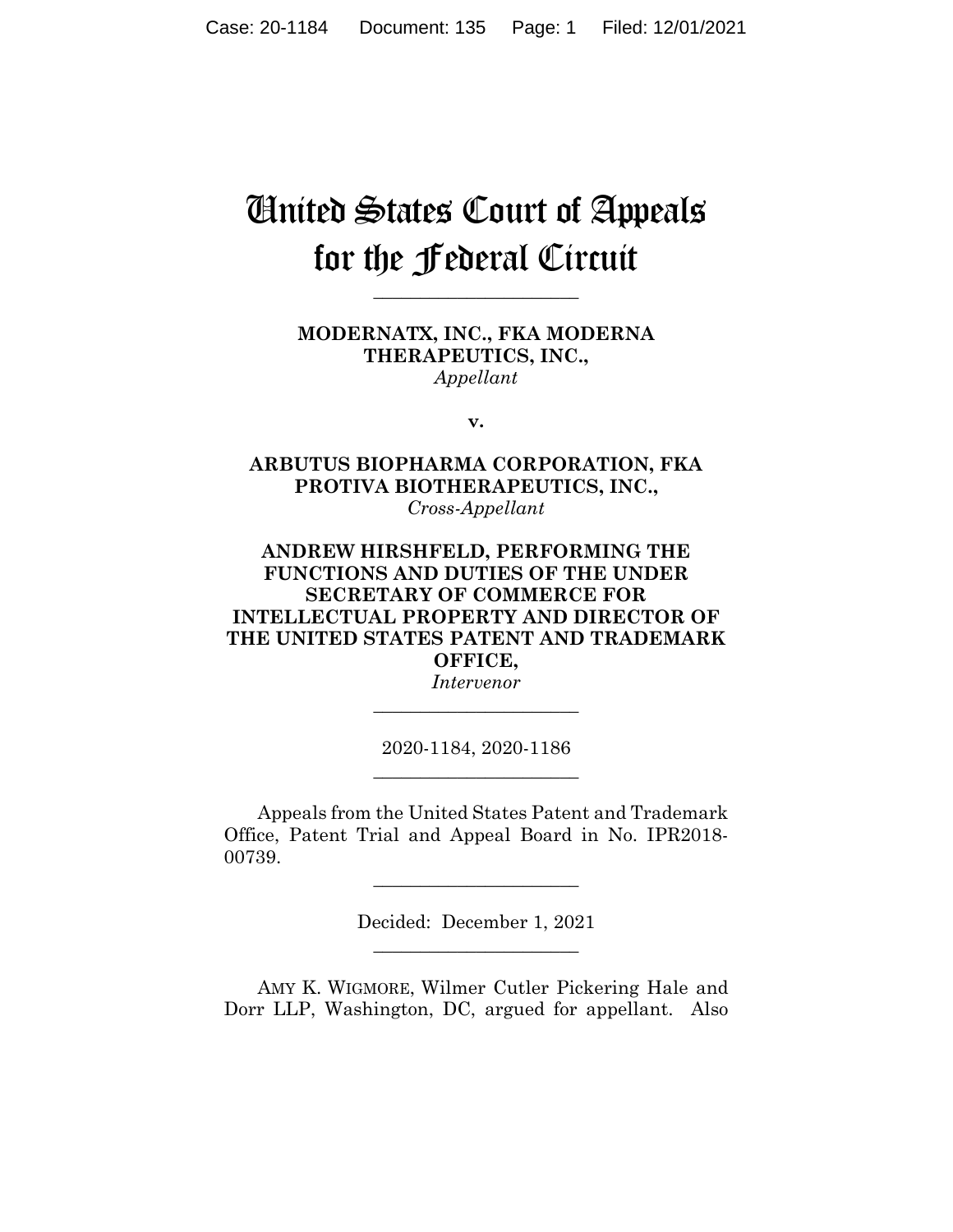represented by MARK CHRISTOPHER FLEMING, EMILY R. WHELAN, Boston, MA.

 DAVID I. BERL, Williams & Connolly LLP, Washington, DC, argued for cross-appellant. Also represented by THOMAS S. FLETCHER, JESSICA PALMER RYEN; SONJA ROCHELLE GERRARD, STEVEN WILLIAM PARMELEE, MICHAEL T. ROSATO, Wilson Sonsini Goodrich & Rosati, Seattle, WA; LORA MARIE GREEN, RICHARD TORCZON, Washington, DC.

 ROBERT MCBRIDE, Office of the Solicitor, United States Patent and Trademark Office, Alexandria, VA, for intervenor. Also represented by THOMAS W. KRAUSE, FARHEENA YASMEEN RASHEED.

Before LOURIE, O'MALLEY, and STOLL, *Circuit Judges*.

 $\overline{\phantom{a}}$  , where  $\overline{\phantom{a}}$  , where  $\overline{\phantom{a}}$  , where  $\overline{\phantom{a}}$ 

LOURIE, *Circuit Judge*.

ModernaTx, Inc. ("Moderna") appeals from the decision of the U.S. Patent and Trademark Office Patent Trial and Appeal Board ("Board") holding that claims 7–8, 10–11, 13, and 16–20 of U.S. Patent 9,364,435 are not unpatentable as obvious. *See Moderna Therapeutics, Inc. v. Protiva Biotherapeutics, Inc.*, IPR2018-00739, 2019 Pat. App. LEXIS 13612 (Sept. 11, 2019) ("*Board Decision*"). Arbutus Biopharma Corporation ("Arbutus")1 cross-appeals from the Board's decision holding that claims 1–6, 9, 12, and 14–15

<sup>1</sup> At the time that this appeal was filed in November 2019, the cross-appellant was named Protiva Biotherapeutics, Inc. ("Protiva"). Subsequently, in June 2021, Protiva moved the court to revise the official caption to replace Protiva with Arbutus. In this opinion, unless otherwise indicated, we use "Protiva" and "Arbutus" interchangeably based on the relevant context to refer to the cross-appellant in this appeal.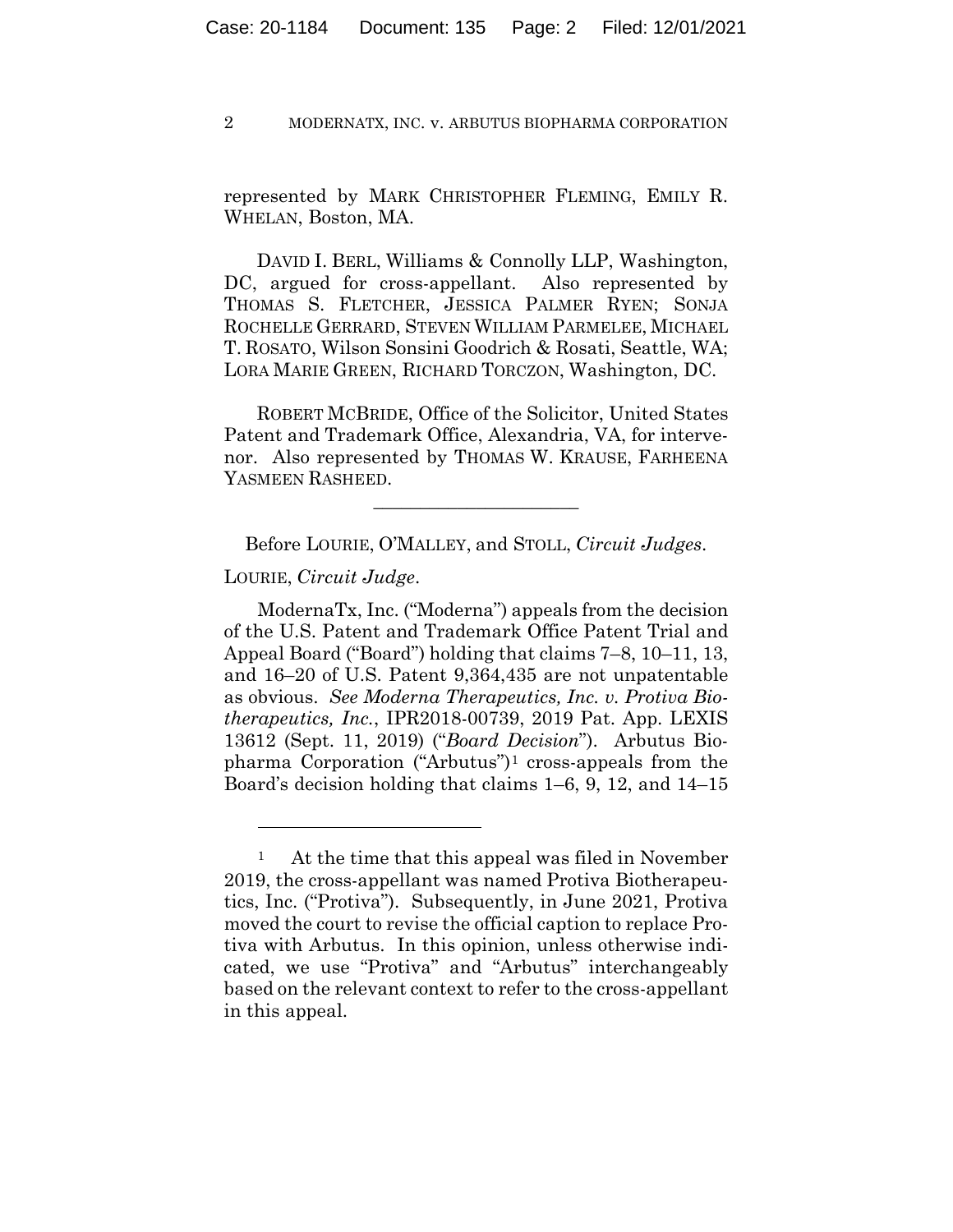are unpatentable as anticipated. *Id.* For the reasons provided below, we dismiss Moderna's appeal for lack of standing. Regarding Arbutus's cross appeal, we affirm.

## BACKGROUND

## I. The '435 Patent

Arbutus owns the '435 patent directed to "stable nucleic acid-lipid particles (SNALP) comprising a nucleic acid (such as one or more interfering RNA), methods of making the SNALP, and methods of delivering and/or administering the SNALP." '435 patent at Abstract. The patent, which issued on June 14, 2016, claims priority from a provisional application filed on April 15, 2008.

As described in the '435 patent, RNA interference ("RNAi") is a biological process in which recognition of double-stranded RNA "leads to posttranscriptional suppression of gene expression." *Id.* at col. 1 ll. 39–42. That biological process is mediated by small interfering RNA ("siRNA"), "which induces specific degradation of mRNA through complementary base pairing." *Id.* at col. 1 ll. 42– 45. The '435 patent recognized that RNAi provided "a potential new approach to downregulate or silence the transcription and translation of a gene of interest." *Id.* at col. 1 ll. 52–54.

A "safe and effective nucleic acid delivery system is required for RNAi to be therapeutically useful." *Id.* at col. 1 ll. 63–64. The delivery system "should be small" and "should remain intact in the circulation for an extended period of time in order to achieve delivery to affected tissues." Id. at col. 2 ll. 38–42. This requires a "highly stable, serumresistant nucleic acid-containing particle that does not interact with cells and other components of the vascular compartment." *Id.* at col. 2 ll. 42–45. The particle should also "readily interact with target cells at a disease site in order to facilitate intracellular delivery of a desired nucleic acid." *Id.* at col. 2 ll. 45–47. The '435 patent thus recognized that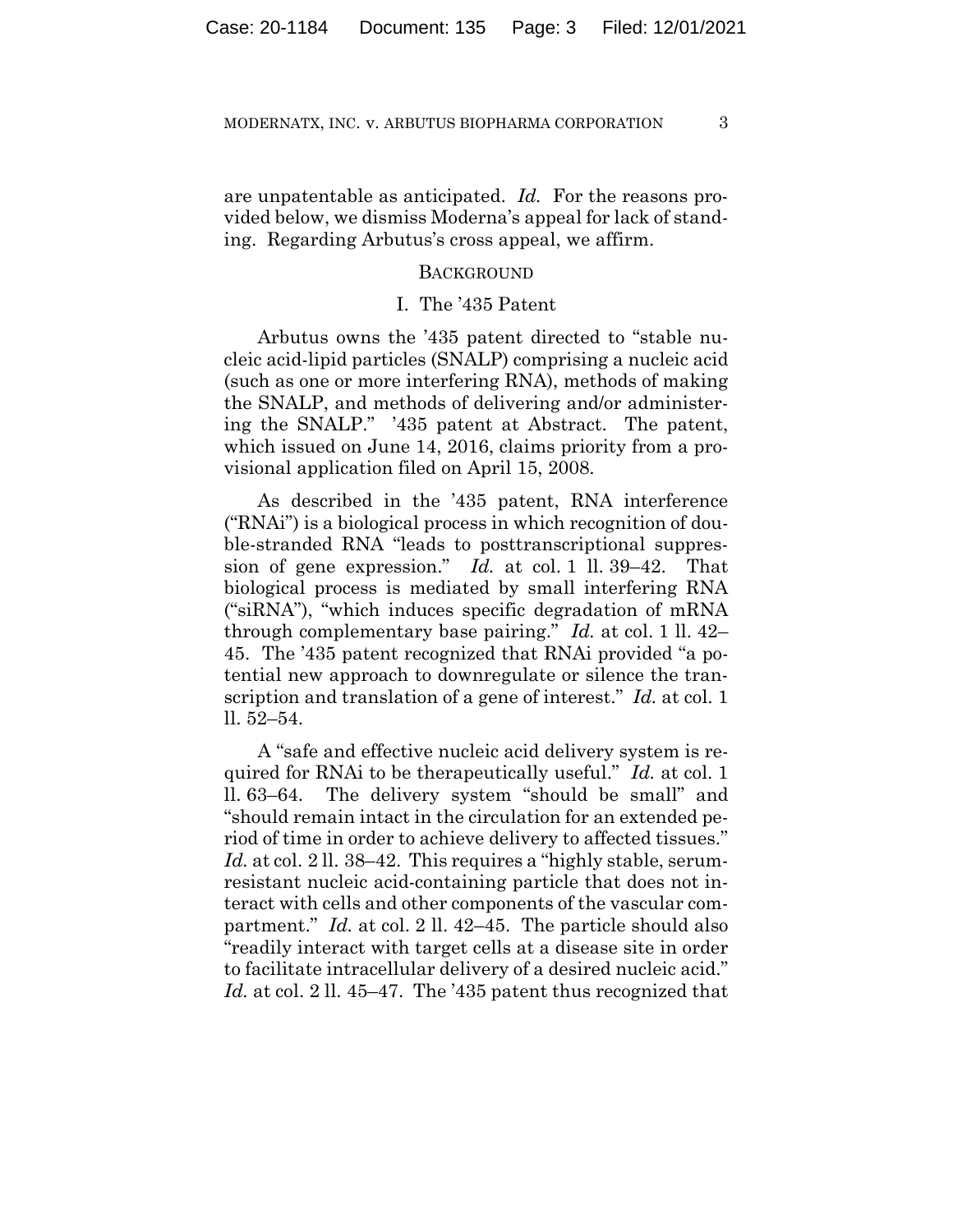there remained "a strong need in the art for novel and more efficient methods and compositions for introducing nucleic acids such as siRNA into cells." *Id.* at col. 2 l. 66–col. 3 l. 1.

The '435 patent describes the invention as "novel, serum-stable lipid particles comprising one or more active agents or therapeutic agents, methods of making the lipid particles, and methods of delivering and/or administering the lipid particles (e.g., for the treatment of a disease or disorder)." *Id.* at col. 3 ll. 9–13. The lipid particles are comprised of one or more cationic lipids, one or more non-cationic lipids, and one or more conjugated lipids. *See id.* at col. 3 ll. 22–31. As described in the patent, "[t]he present invention is based, in part, upon the surprising discovery that lipid particles comprising from about 50 mol % to about 85 mol % of a cationic lipid, from about 13 mol % to about 49.5 mol % of a non-cationic lipid, and from about 0.5 mol % to about 2 mol % of a lipid conjugate provide advantages when used for the in vitro or in vivo delivery of an active agent, such as a therapeutic nucleic acid (e.g., an interfering RNA)." *Id.* at col. 5 ll. 55–62. The '435 patent further states that the stable nucleic acid-lipid particles "advantageously impart increased activity of the encapsulated nucleic acid (e.g., an interfering RNA such as siRNA) and improved tolerability of the formulations in vivo, resulting in a significant increase in the therapeutic index" as compared to prior art nucleic acid-lipid particle compositions. *Id.* at col. 5 l. 62–col. 6 l. 2. And the particles are "stable in circulation, e.g., resistant to degradation by nucleases in serum, and are substantially non-toxic" to humans. *Id.* at col. 6 ll. 2–5

The '435 patent contains 20 claims. Claim 1, the only independent claim, recites:

- 1. A nucleic acid-lipid particle comprising:
	- (a) a nucleic acid;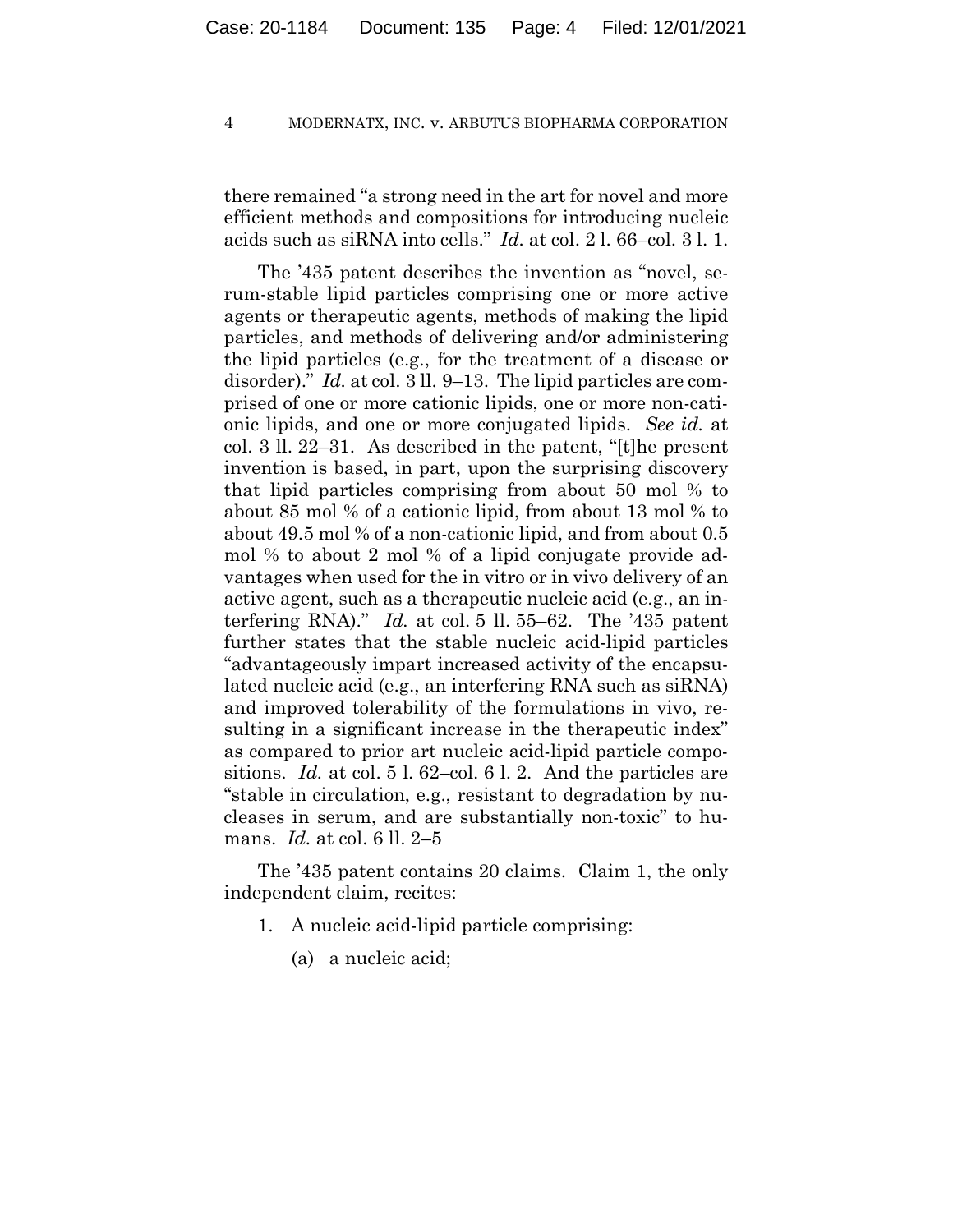- (b) a cationic lipid comprising from 50 mol % to 85 mol % of the total lipid present in the particle;
- (c) a non-cationic lipid comprising from 13 mol % to 49.5 mol % of the total lipid present in the particle; and
- (d) a conjugated lipid that inhibits aggregation of particles comprising from 0.5 mol % to 2 mol % of the total lipid present in the particle.

*Id.* at col. 89 ll. 55–63. Many of the dependent claims contain additional limitations directed to one of the various components in the nucleic acid-lipid particle of claim 1. For example, claims 2 and 3 are directed to the nucleic acid component, claim 4 is directed to the cationic lipid component, claims 5–8 are directed to the non-cationic lipid component, and claims 9–12 are directed to the conjugated lipid component. *Id.* at col. 89 l. 64–col. 91 l. 21. The remaining dependent claims pertain to the encapsulation of the nucleic acid within the particle, *id.* at col. 91 ll. 22–24 (claim 13), pharmaceutical compositions comprising the particle, *id.* at col. 92 ll. 1–3 (claim 14), and methods for introducing a nucleic acid into a cell, in vivo delivery of a nucleic acid, and treatment using the particle, *id.* at col. 92 ll. 4–22 (claims 15–20).

## II. *Inter Partes* Review of the '435 Patent

Moderna petitioned for *inter partes* review of the '435 patent. In its petition, Moderna asserted three grounds challenging all claims of the '435 patent. In the first ground, Moderna alleged that all claims of the '435 patent would have been obvious under 35 U.S.C. § 103 over a combination of International Pat. Publ. WO 2005/007196 ("the '196 PCT") and U.S. Pat. Publ. 2006/0134189 ("the '189 publication"). In the second ground, Moderna alleged that all claims of the '435 patent would have been obvious over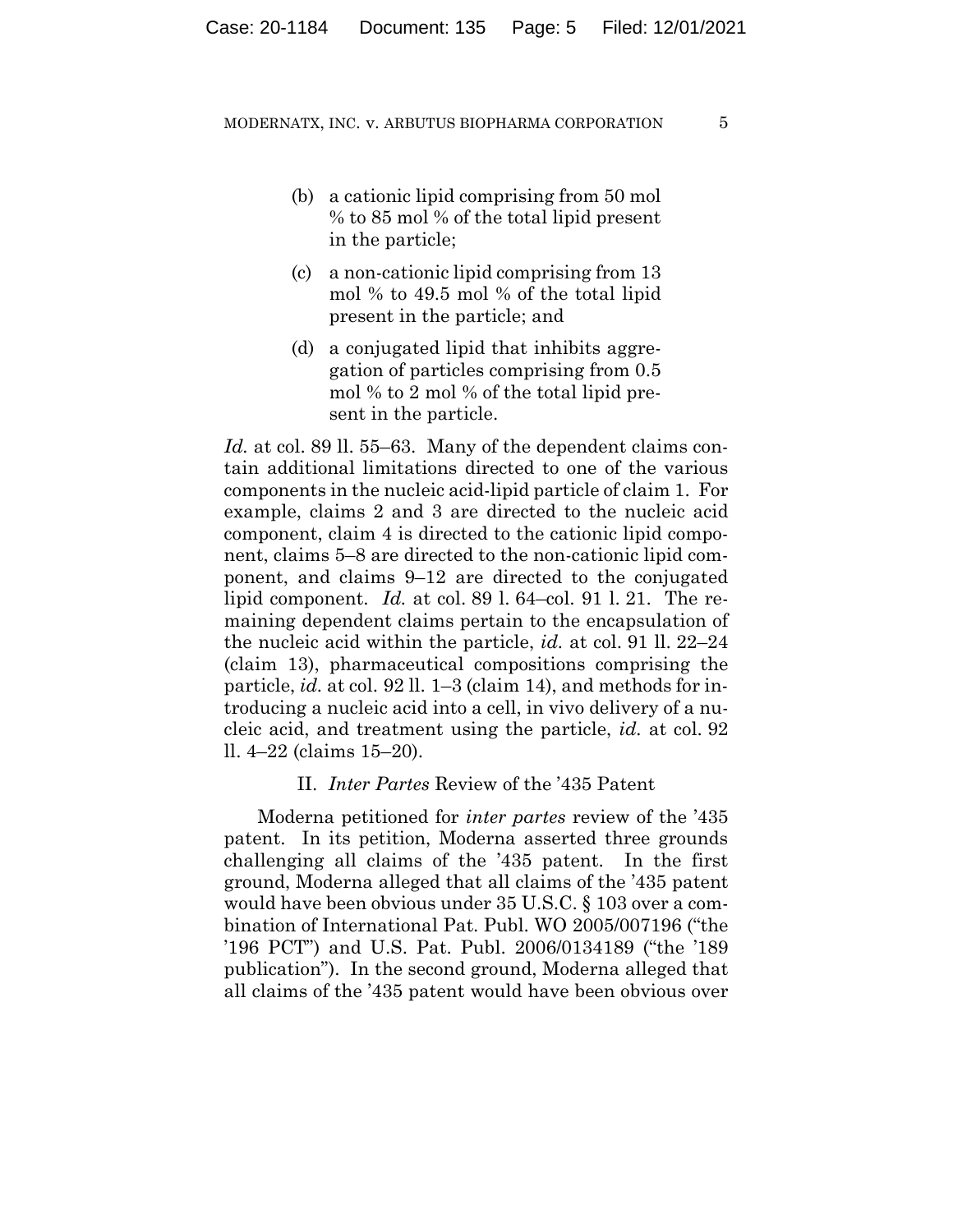a combination of the '196 PCT, the '189 publication, Lin,2 and Ahmad.3 In the third ground, Moderna alleged that all claims of the '435 patent were anticipated by U.S. Pat. Publ. 2006/0240554 ("the '554 publication") under 35 U.S.C. § 102, and alternatively that the claims would have been obvious over the '554 publication.

Moderna's obviousness arguments with respect to all grounds centered on alleged overlapping ranges of components. For example, claim 1 of the '435 patent recites a composition range for the cationic lipid that is "from 50 mol % to 85 mol % of the total lipid present in the particle." *See* '435 patent at col. 89 ll. 57–58. In comparison, the '196 PCT and the '189 publication each disclose a range of between 2 mol % and 60 mol % for the cationic lipid. *See*  '196 PCT ¶ 88; '189 publication ¶ 152. According to Moderna, the range for each lipid component in the claims—i.e., the cationic lipid, the non-cationic lipid, and the conjugated lipid—overlaps with the range for that lipid component taught by the prior art.

Moderna's anticipation argument was based on one formulation—the "L054 formulation"—disclosed in the '554 publication. Moderna argued that the L054 formulation contained all of the claimed components in amounts within the claimed ranges of the '435 patent. Specifically, Moderna contended that the L054 formulation contained 50 mol % cationic lipid (which is within the 50–85 mol % range of claim 1), 48 mol % non-cationic lipid (which is

<sup>2</sup> Alison J. Lin, et al., Three-Dimensional Imaging of Lipid Gene-Carriers: Membrane Charge Density Controls Universal Transfection Behavior in Lamellar Cationic Liposome-DNA Complexes, 84 Biophysical J. 3307–16 (2003).

<sup>3</sup> Ayesha Ahmad, et al., New Multivalent Cationic Lipids Reveal Bell Curve for Transfection Efficiency Versus Membrane Charge Density: Lipid-DNA Complexes for Gene Delivery, 7 J. Gene Med. 739–48 (2005).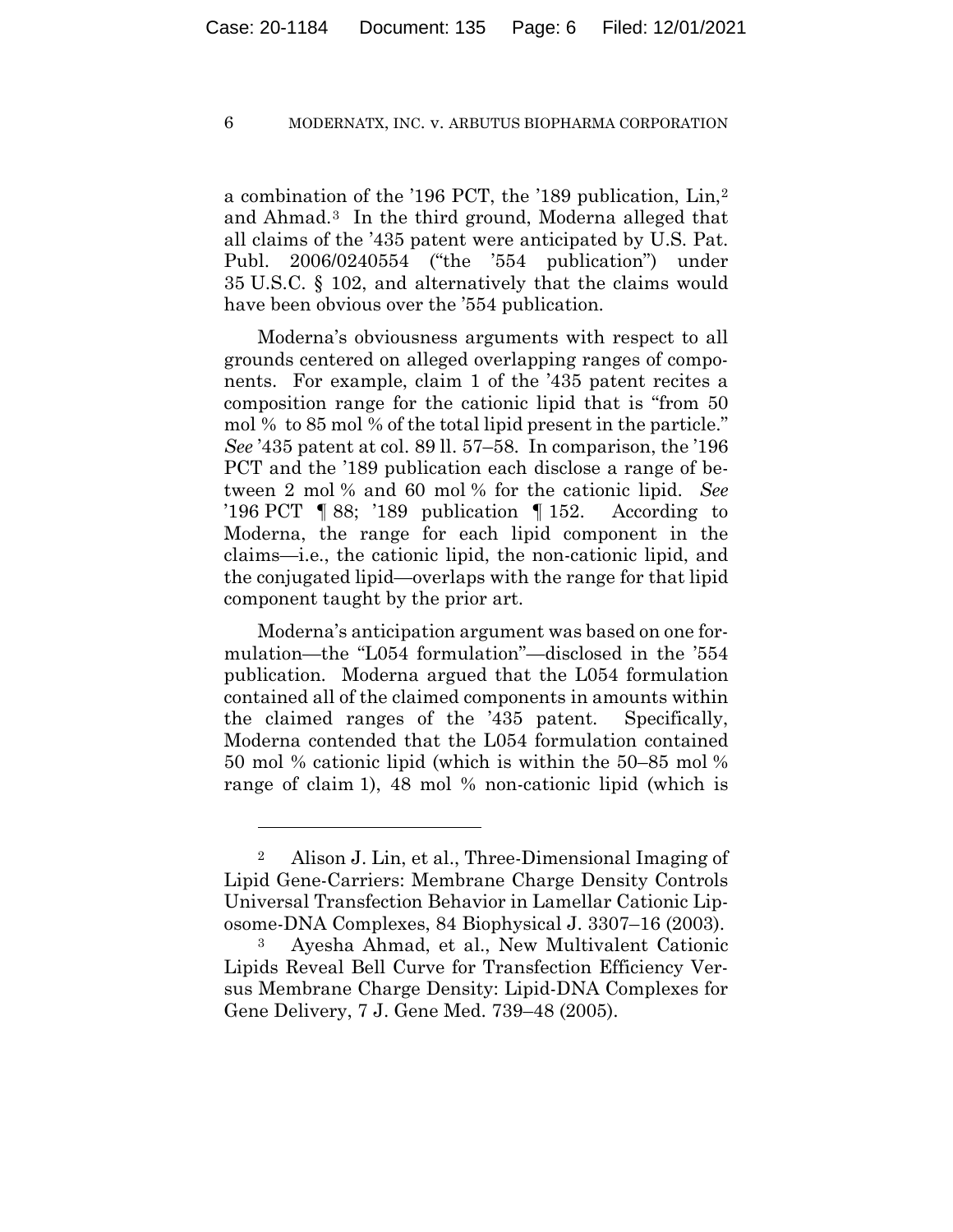within the 13–49.5 mol  $\%$  range of claim 1), and 2 mol  $\%$ conjugated lipid (which is within the 0.5–2 mol % range of claim 1).

The Board found that Moderna proved by a preponderance of the evidence that claims 1–6, 9, 12, and 14–15 were anticipated by the L054 formulation in the '554 publication. However, the Board found that Moderna failed to prove that the remaining claims were anticipated, or that those claims would have been obvious over the prior art.

Moderna appealed from the Board's decision that it had failed to show that claims 7–8, 10–11, 13, and 16–20 were not anticipated and/or would not have been obvious. Protiva cross-appealed from the Board's decision that claims 1–6, 9, 12, and 14–15 were anticipated. Subject to the parties' dispute about Moderna's standing to pursue its appeal, which we discuss further below, we have jurisdiction pursuant to 28 U.S.C.  $\S$  1295(a)(4).

## **DISCUSSION**

## I. Moderna's Appeal

Before we consider Moderna's arguments on the merits of the Board's decision upholding claims of the '435 patent, we must first determine whether Moderna has standing to pursue its appeal. After all, "no principle is more fundamental to the judiciary's proper role in our system of government than the constitutional limitation of federal-court jurisdiction to actual cases or controversies." *DaimlerChrysler Corp. v. Cuno*, 547 U.S. 332, 341–42 (2006) (quoting *Raines v. Byrd*, 521 U.S. 811, 818 (1997)).

Since the America Invents Act took effect nearly a decade ago, we have had a number of occasions to consider the question of standing in appeals from Board decisions in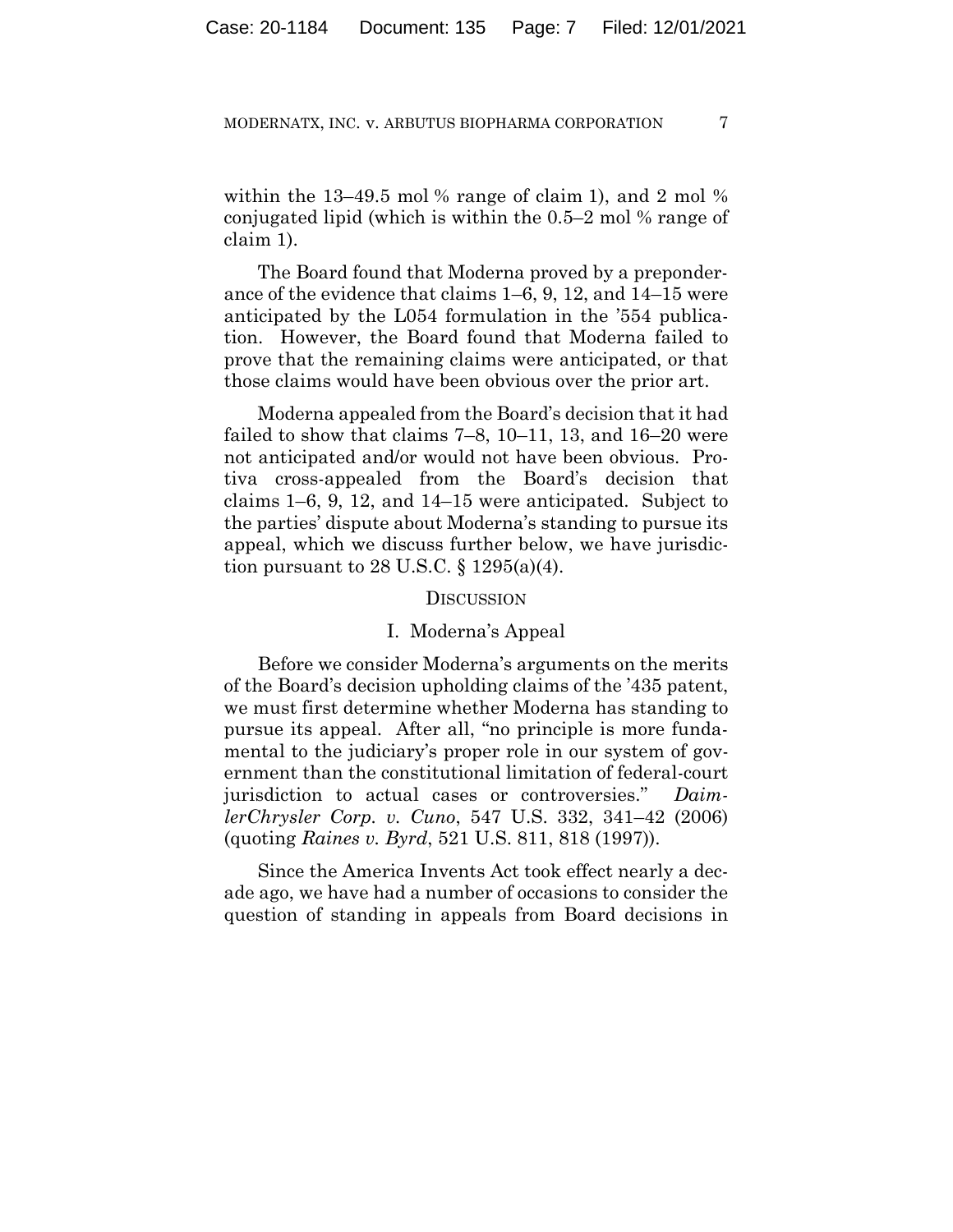IPR proceedings.4 Our precedent generally makes clear that, as in all appeals before this court, an appellant seeking review of a Board decision in an IPR must have "(1) suffered an injury in fact, (2) that is fairly traceable to the challenged conduct of the [appellee], (3) that is likely to be redressed by a favorable judicial decision." *Phigenix*, 845 F.3d at 1171–72 (Fed. Cir. 2017) (quoting *Spokeo, Inc. v. Robbins*, 136 S. Ct. 1540, 1547 (2016)).

Under the IPR statute, there is no standing requirement for petitioners to request institution of IPR by the Board. *See Cuozzo Speed Techs., LLC v. Lee*, 136 S. Ct. 2131, 2143–44 (2016) ("Parties that initiate [IPRs] need not have a concrete stake in the outcome; indeed, they may lack constitutional standing."). And we recognize that where a statute grants judicial review, as the IPR statute does, *see*  35 U.S.C. § 319, the criteria of immediacy and redressability may be "relaxed." *See Momenta*, 915 F.3d at 768. But we have always maintained that a party's participation in the underlying IPR before the Board is insufficient by itself to confer standing on that party to appeal the Board's decision to this Article III court. *See Phigenix*, 845 F.3d at 1175; *see also Momenta*, 915 F.3d at 768 ("Although the statutory grant of judicial review may 'relax' the Article III criteria, judicial review of agency action remains subject to the constitutional foundation of injury-in-fact, lest the court occupy only an advisory role."); *JTEKT*, 898 F.3d at 1219 ("[T]he statute cannot be read to dispense with the

<sup>4</sup> *See, e.g.*, *Apple Inc. v. Qualcomm Inc.*, 992 F.3d 1378 (Fed. Cir. 2021); *Samsung Elecs. Co. v. Infobridge Pte. Ltd.*, 929 F.3d 1363 (Fed. Cir. 2019); *Momenta Pharms., Inc. v. Bristol-Myers Squibb Co.*, 915 F.3d 764 (Fed. Cir. 2019); *JTEKT Corp. v. GKN Auto. Ltd.*, 898 F.3d 1217 (Fed. Cir. 2018); *Phigenix, Inc. v. Immunogen, Inc.*, 845 F.3d 1168 (Fed. Cir. 2017); *Consumer Watchdog v. Wis. Alumni Research Found.*, 753 F.3d 1258 (Fed. Cir. 2014).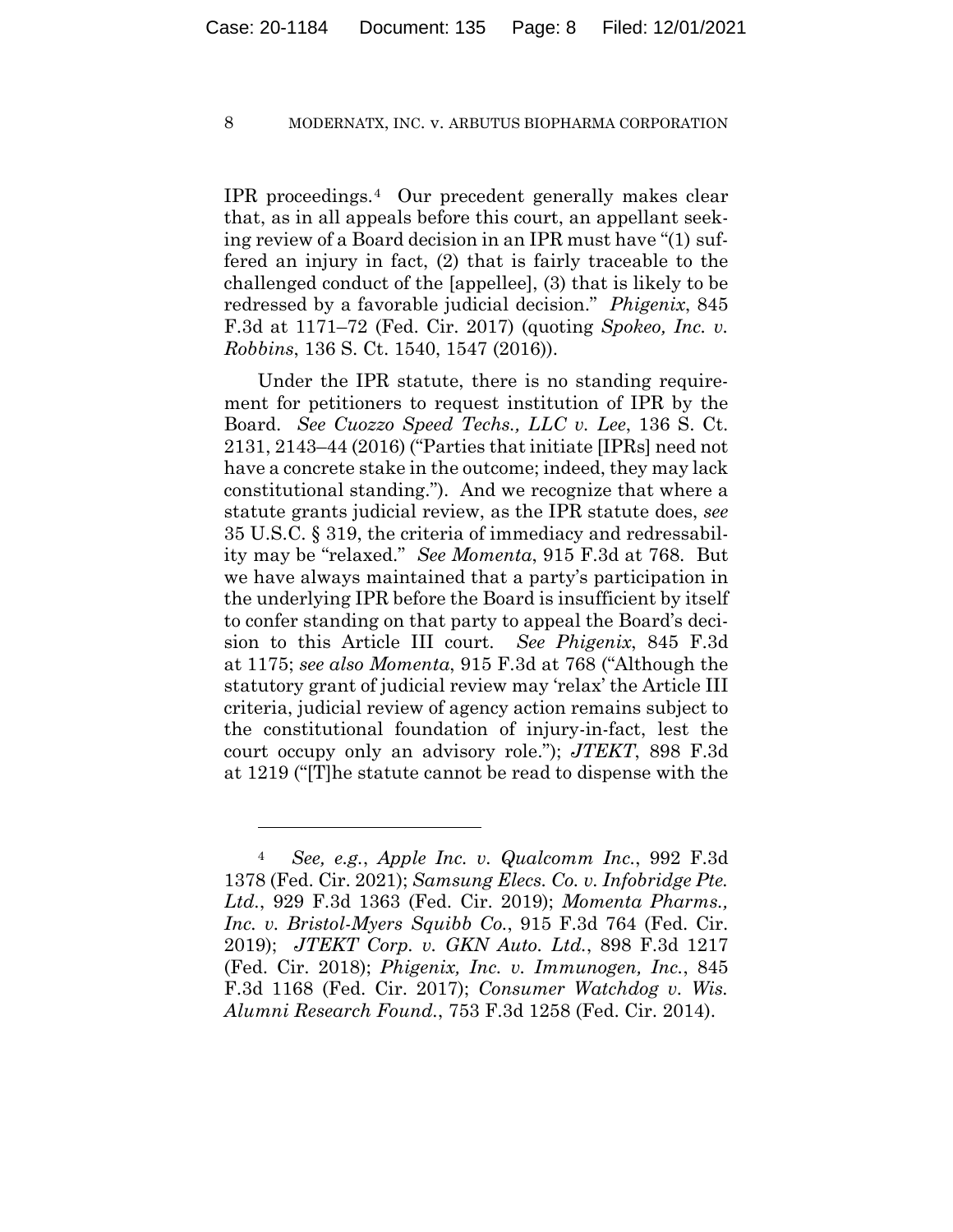Article III injury-in-fact requirement for appeal to this court."). Accordingly, even when an appellant is "sharply opposed to the Board's decision and the existence of [a] patent, that is not enough to make th[e] dispute justiciable." *Consumer Watchdog*, 753 F.3d at 1263.

As the party seeking judicial review, Moderna "has the burden of establishing that it possesses the requisite injury." *See JTEKT*, 898 F.3d at 1220. Moreover, Moderna must show that standing existed at the time it filed its appeal and has continued to exist at all times throughout the appeal. *See Steffel v. Thompson*, 415 U.S. 452, 459 n.10 (1974) ("[A]n actual controversy must be extant at all stages of review, not merely at the time the complaint is filed."); *Momenta*, 915 F.3d at 770 ("[I]t is established that jurisdiction must exist throughout the judicial review, and an intervening abandonment of the controversy produces loss of jurisdiction.").

Shortly after Moderna filed this appeal in November 2019, Protiva moved to dismiss for lack of standing. Protiva argued that Moderna had never established that it suffered an injury in fact. *See Protiva Opening Standing Br.*<sup>5</sup> at 1. Protiva emphasized that it had never initiated a patent infringement action or directly accused Moderna of infringing its patents, and thus Moderna could only show standing to appeal the Board's decision if it were "currently using claimed features" of the '435 patent "or nonspeculatively planning to do so." *Id.* at 4 (citing *Fischer & Paykel Healthcare Ltd. v. ResMed Ltd.*, No. 2018-2262 (Fed. Cir. Nov. 27, 2019) (Order, non-precedential)). Indeed, Protiva argued, Moderna had consistently taken the position that it was not using Protiva's patented technology and did not intend to do so. *Id.* at 5.

<sup>5</sup> Dkt. 22.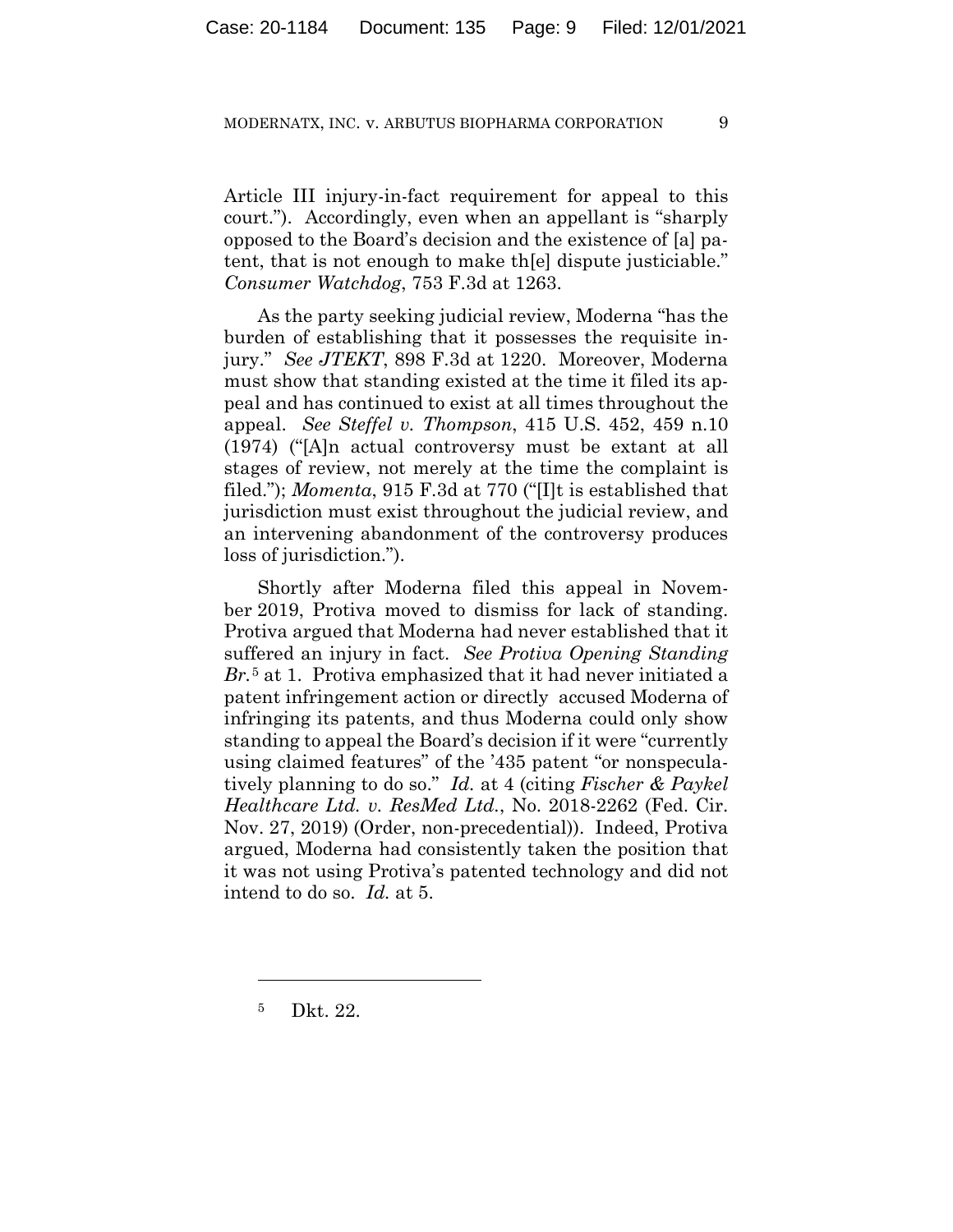In opposing Protiva's motion to dismiss, Moderna expressly stated in January 2020 that it did "not base its Article III standing on the threat of an impending infringement suit or Protiva's accusations of infringement." *Moderna Resp. Standing Br.*<sup>6</sup> at 3. Rather, Moderna argued, its standing was based on its status as a "current licensee to the '435 patent for four viral targets . . . with actual monetary obligations . . . that are impacted by the Board's validity determinations." *Id.* at 3–4. Moderna relied on our case law for the proposition that "[t]he risk of a future infringement suit is not the only way an IPR petitioner can show injury-in-fact." *Id.* at 4 (citing *Gen. Elec. Co. v. United Techs. Corp.*, 928 F.3d 1349, 1357 (Fed. Cir. 2019)). Moderna repeatedly cited our decision in *Samsung Electronics Co. v. Infobridge Pte. Ltd.*, to support its position that financial impacts to an appellant based on licensing obligations can be an independent means by which to establish an injury-in-fact supporting standing. *See Moderna Resp. Standing Br.* at 4, 8–9 (citing *Samsung*, 929 F.3d at 1368).

In support of its responsive brief in opposition to Protiva's motion to dismiss, Moderna submitted a declaration from Shaun Ryan, who was its Senior Vice President and Deputy General Counsel.7 In his declaration, Mr. Ryan described information relating to Moderna's status as a

<sup>6</sup> The non-confidential version of Moderna's responsive brief is Dkt. 28. Moderna filed the confidential version of its brief as Dkt. 30.

<sup>7</sup> For confidentiality purposes, Moderna filed Mr. Ryan's declaration under seal with the confidential version of its responsive brief in Dkt. 30. In this opinion, to the extent we reference information from that confidential declaration, we reference only material that Moderna has subsequently made public through its briefing and oral argument in this appeal.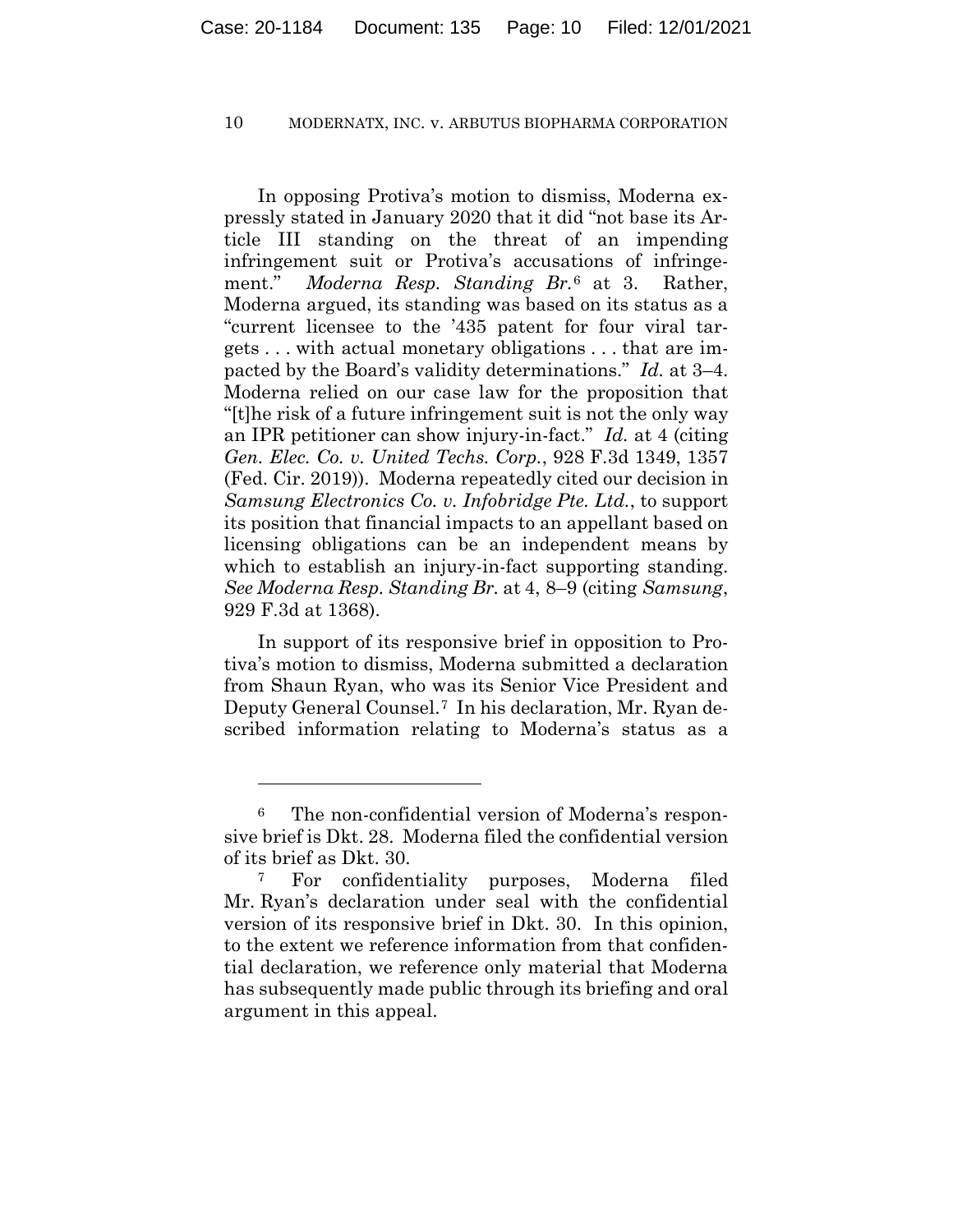sublicensee of the '435 patent. Specifically, Mr. Ryan attested that Protiva had licensed the '435 patent among other patents to a company called Acuitas Biotherapeutics ("Acuitas"), and that Acuitas had, in turn, granted a series of sublicenses to Moderna to practice the patented technology for four viral targets, one of which was Respiratory Syncytial Virus ("RSV"). Mr. Ryan further stated that, under its rights from the Acuitas sublicenses, Moderna was engaged in an active development program for the RSV viral target. According to Mr. Ryan, Moderna had already made one milestone payment to Acuitas, and potentially could have additional milestone and royalty obligations in the future. Thus, Moderna argued, the royalty and milestone obligations owed to Acuitas for the use of the '435 patent caused harm to Moderna by increasing the financial burdens on Moderna's RSV development program.

We denied Protiva's motion, but we specifically noted that our denial was without prejudice to allow Protiva to raise its standing argument in its merits brief. *See* Dkt. 35. Shortly thereafter, Moderna filed its opening brief on the merits, relying in its jurisdictional statement mainly on the same arguments and evidence it had presented in opposing Protiva's motion to dismiss. *Moderna Opening Br.* at 6–9. Protiva then filed its responsive brief, including its response to Moderna's assertions of standing. *Protiva Resp. Br.* at 5–9. Protiva argued that the mere existence of a license is not sufficient to support Article III standing, and that Moderna's alleged "obligations" were "nothing but rank speculation, which even Moderna characterizes as an if and when proposition." *Id.* at 5. Protiva noted that the last milestone payment Moderna had made to Acuitas was on or before February 2016, and emphasized that Moderna "fail[ed] to identify any recent milestone payment or any such payment reasonably forthcoming." *Id.* at 7.

In March 2021, approximately nine months after Moderna had filed its opening brief on the merits, Moderna filed a motion to supplement the record to provide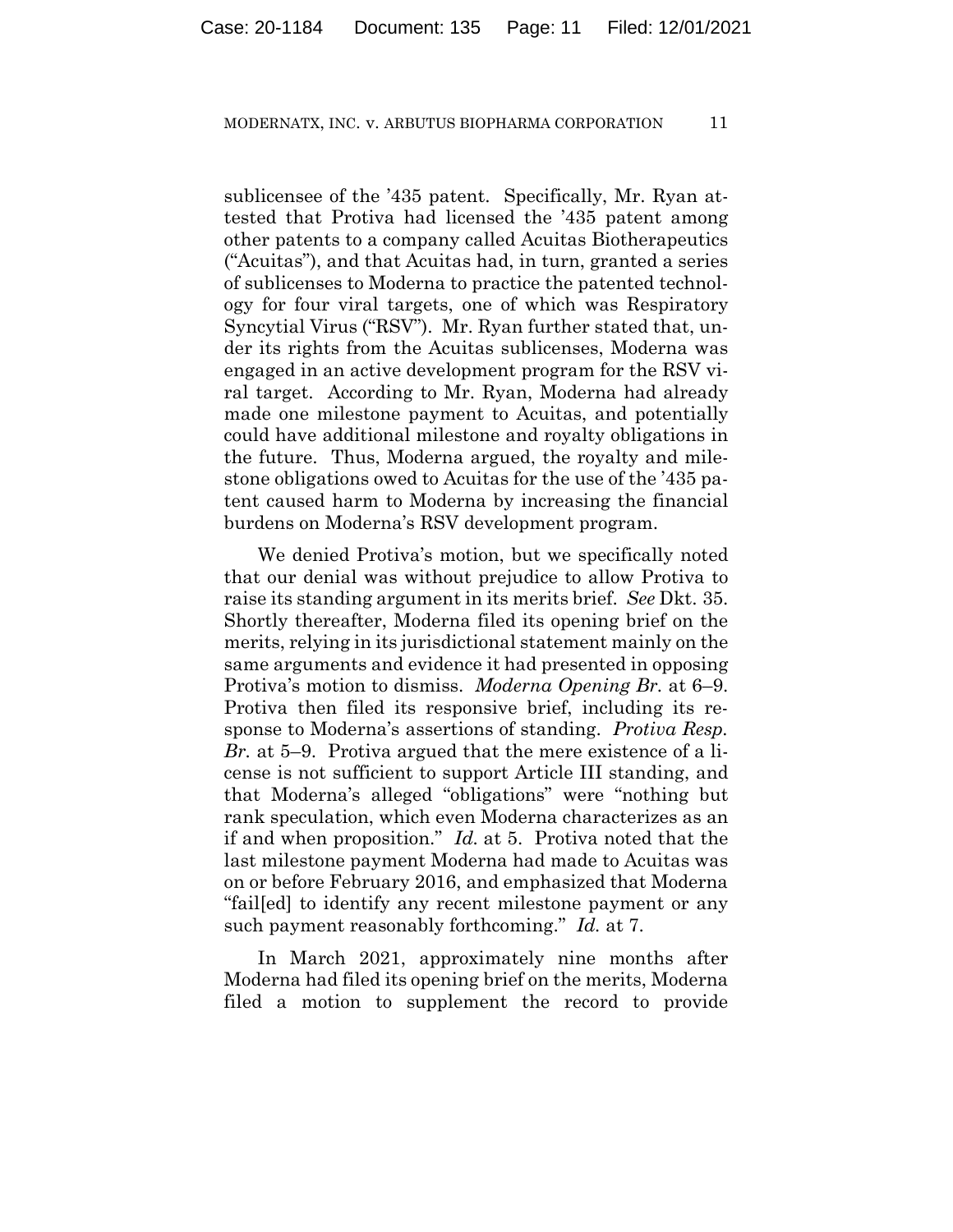additional evidence of standing. In that motion, Moderna argued that "new facts supporting Moderna's ongoing standing to appeal have arisen, and the existing facts have continued to develop." *Moderna Mot. to Suppl.*<sup>8</sup> at 3.

The "existing facts" to which Moderna referred were those that Mr. Ryan had described in his original declaration more than a year earlier. With its motion to supplement, Moderna submitted a supplemental declaration from Mr. Ryan,<sup>9</sup> in which he stated that Moderna had, at some point during the previous year, terminated the RSV development program that had been active at the time that the appeal was filed. He also admitted that none of the four viral targets that were covered under the Acuitas sublicenses were being pursued to further phases, though he noted that they had not been fully abandoned. Importantly, Mr. Ryan did not provide an approximate date on which that RSV development program had been terminated, nor did he describe any concrete plans to further pursue development programs for any of the four viral targets.

The "new facts" to which Moderna referred related to Moderna's ongoing development of a vaccine for COVID-19. Mr. Ryan's supplemental declaration described Moderna's

<sup>8</sup> The non-confidential version of Moderna's motion is Dkt. 111. Moderna filed the confidential version of its brief as Dkt. 112.

<sup>9</sup> Like his original declaration, Mr. Ryan's supplemental declaration also purports to contain confidential information. Again, we reference only material from the supplemental declaration that Moderna has made public. Moreover, attached to Mr. Ryan's supplemental declaration in this appeal was a supplemental declaration that he submitted on the same day in Appeal No. 20-2329. For purposes of this opinion, we treat these two supplemental declarations as one.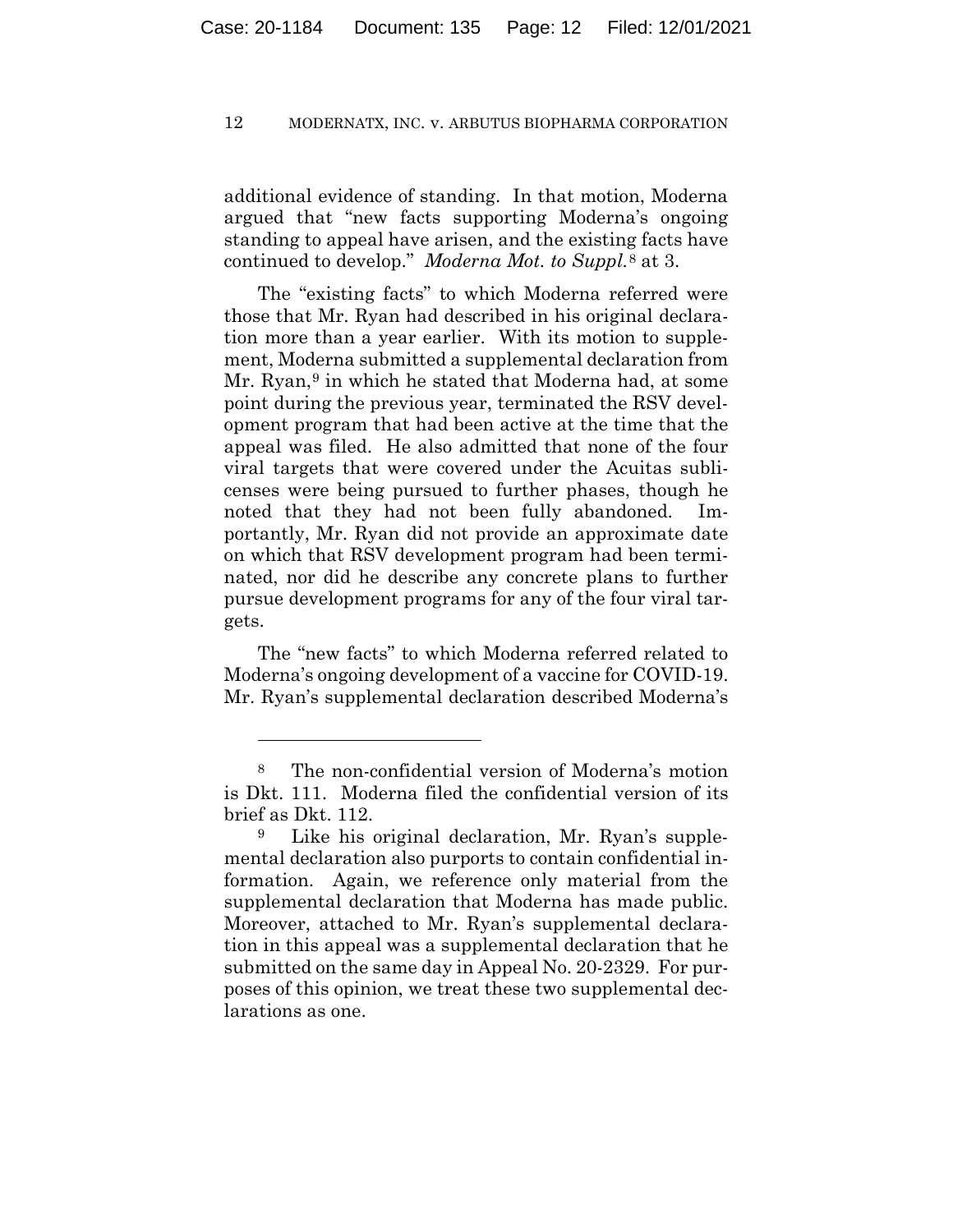work that led to its concrete plans as of September 2020 to release a COVID-19 vaccine, its emergency use authorization as of December 2020, and its subsequent commercial shipments of the vaccine. Mr. Ryan also described a series of public statements made by Arbutus in 2017 regarding the alleged extensive scope of its patents. According to Mr. Ryan, those aggressive public statements by Arbutus, in combination with Arbutus's refusal to grant Moderna a covenant not to sue and Arbutus's consistent insistence that Moderna requires a license to Arbutus's patents, created a significant risk that Arbutus would sue for patent infringement.

During oral argument, counsel for Moderna explained its position that "Moderna had and continues to have standing to pursue this appeal." Oral Arg. at 1:32, https://oralarguments.cafc.uscourts.gov/default.aspx?fl=20 -1184\_10072021.mp3. Moderna's counsel began by arguing that the basis for Moderna's standing "at the outset when this appeal was filed in November of 2019," *id.* at 1:38, was "contractual rights that are affected by a determination of patent validity," *id.* at 2:27. Counsel repeatedly emphasized the "active" status of Moderna's RSV development program at that time, which had resulted in one milestone payment and potentially could have resulted in future milestone and royalty obligations. But Moderna's counsel then argued that "the situation has evolved," *id.*  at 6:53, and the "evolution keeps this controversy alive," *id.*  at 8:24. Specifically, counsel conceded that "over time, . . . that particular RSV program was not pursued," *id.* at 8:36, but "at the same time, the COVID vaccine was developed and ultimately [] delivered to the market and commercialized," *id.* at 8:53.

Arbutus's counsel responded by challenging each aspect of Moderna's standing timeline, as well as the timeline as a whole. Counsel began by arguing, regarding Moderna's position on standing at the time the appeal was filed, that "any notion of immediacy is entirely absent"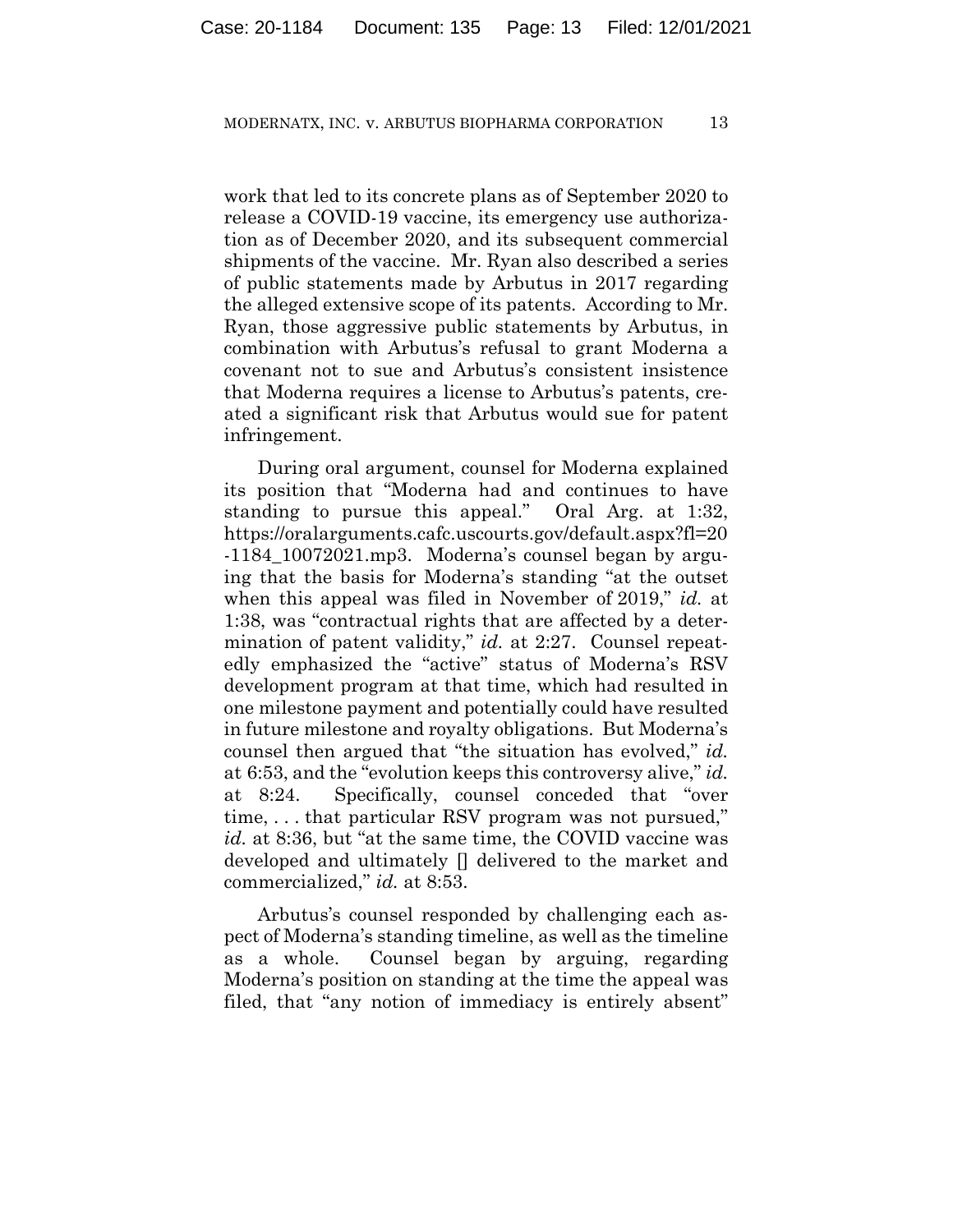from the evidence that Moderna presented on its "speculative" licensing obligations. *Id.* at 16:50. Arbutus's counsel also insisted that it was crucial that the '435 patent was only one of many patents licensed under the Acuitas sublicenses, and that Moderna had not shown how its payment obligations would change if the '435 patent were to be invalidated. Next, Arbutus's counsel turned to Moderna's concession that the RSV development program had at some point been abandoned, focusing on the lack of evidence regarding "when that happened versus when their COVID vaccine came into being and recreated" standing. *Id.* at 23:33.

We agree with Arbutus that Moderna lacked standing at the time the appeal was filed. Even if the '435 patent was the only patent that Moderna had licensed under the Acuitas sublicenses, Moderna's evidence of financial burdens from the validity of that patent is too speculative. Notwithstanding Moderna's counsel's repeated characterization of the RSV development program as "active" at the time this appeal was filed, Moderna concedes that the last milestone payment it made under the Acuitas sublicenses was approximately five years earlier, and Mr. Ryan's declaration states only that Moderna would have to make an additional milestone payment "if and when" a future milestone is reached. On this evidence, Moderna falls short of its burden to demonstrate that at the time it filed this appeal, it had suffered or was suffering a "concrete" injury from the existence of the '435 patent. *See Phigenix*, 845 F.3d at 1171 ("To constitute a 'concrete' injury, the harm must 'actually exist' or appear 'imminent'—a 'conjectural or hypothetical' injury will not suffice." (internal citations omitted)).

Even more problematic for Moderna, the '435 patent is not the only patent licensed under the Acuitas sublicenses, but rather it is one of many licensed patents. On this point, the parties appear to agree that the two crucial cases are *Samsung* and *Apple*. In *Samsung*, we held that the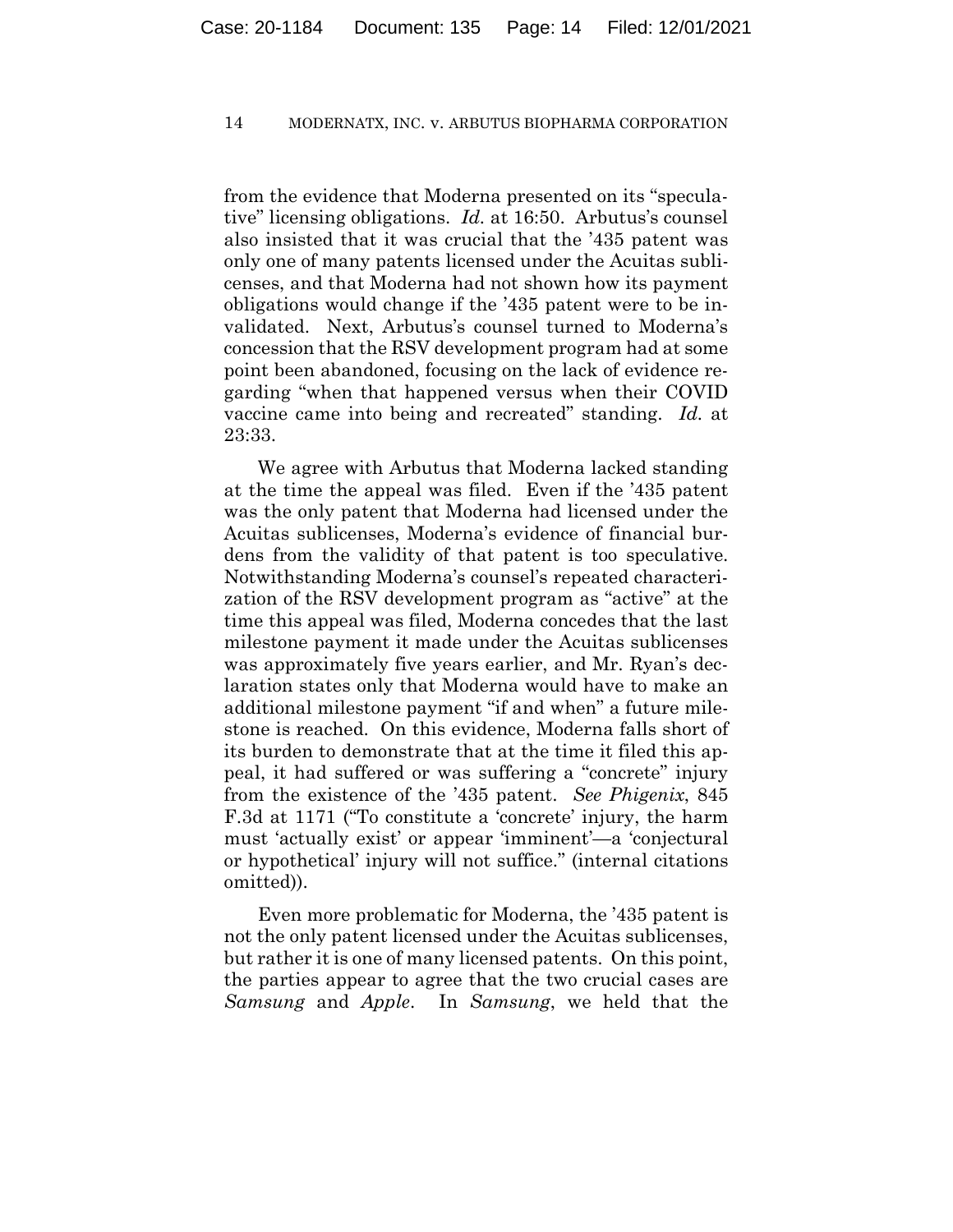appellant had standing because, even though multiple patents were licensed, the appellant had provided evidence demonstrating that the express terms of the contract structured the patent pool in such a way that invalidation of the patent at issue in the underlying IPR would have changed the amount of royalties. *Samsung*, 929 F.3d at 1368. In contrast, in *Apple* we held that the appellant lacked standing because multiple patents had been licensed, and the appellant failed to present evidence that invalidation of the particular patents it was challenging would affect its contractual rights by changing its royalty obligations. *Apple*, 992 F.3d at 1383.

The facts here resemble those in *Apple*, not those in *Samsung*. Moderna has provided no evidence as to how, if at all, its obligations under the Acuitas sublicenses would change if it is successful in its attempts to have the '435 patent declared invalid while the remaining licensed patents continue to exist. Thus, Moderna has failed to meet its burden of demonstrating that it suffers an injury from the existence of the '435 patent, or that any such injury would be redressed by invalidation of that patent. *See id.* at 1383– 84. Accordingly, we agree with Arbutus that Moderna lacked standing at the time this appeal was filed.

We also agree with Arbutus that, even if Moderna had standing at the time it filed this appeal, Moderna has failed to demonstrate that it continuously had standing throughout the pendency of the appeal. Under our precedent, an "intervening abandonment of the controversy produces loss of jurisdiction." *Momenta*, 915 F.3d at 770. Moderna's evidence fails to show an approximate date when the RSV development program was terminated. Thus, on the record before us, it is impossible to determine whether, by the time the RSV development program was terminated, Moderna was already sufficiently underway with its development of a COVID-19 vaccine to "create[] a substantial risk of future infringement or likely cause the patentee to assert a claim of infringement." *E.I. DuPont de Nemours*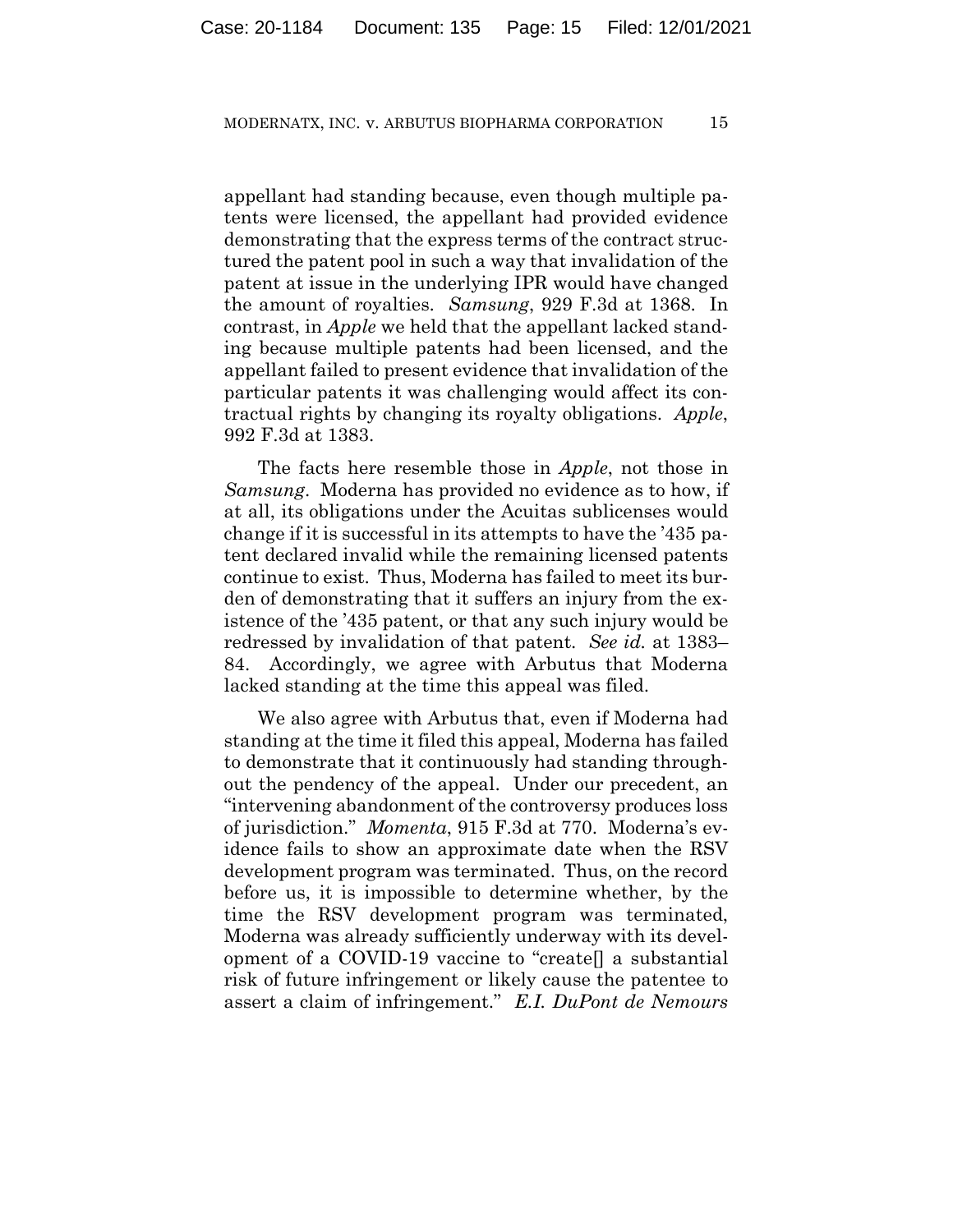*& Co. v. Synvina C.V.*, 904 F.3d 996, 1004–05 (Fed. Cir. 2018).

As the appellant, Moderna bears the burden on the issue of standing, *JTEKT*, 898 F.3d at 1220, including the burden to demonstrate that there has been no gap in its standing while this appeal has been pending, *Momenta*, 915 F.3d at 770. In view of Moderna's concession that the basis for its standing shifted during the pendency of this appeal—*i.e.*, from the financial burdens of the Acuitas sublicenses to a potential infringement suit for the COVID-19 vaccine—Moderna had to come forth with evidence to demonstrate the necessary continuity of jurisdiction. Moderna failed to do so.

For the reasons explained above, we find that Moderna has failed to meet its burden on its standing to pursue this appeal. Therefore, Moderna's appeal must be dismissed.

## II. Arbutus's Cross-Appeal

With respect to the cross appeal, there is no dispute that Arbutus, as the patent owner, has standing to appeal the Board's decision that claims 1–6, 9, 12, and 14–15 are unpatentable. Thus, we proceed to the merits.

Arbutus argues that the Board erred by failing to recognize a critical distinction between starting ingredients versus a final product. Arbutus contends that the claims of the '435 patent are directed to completed lipid particles of defined composition. In contrast, Arbutus argues, the L054 formulation disclosed in the '554 publication is a lipid mixture of starting ingredients for making lipid particles, not a completed lipid particle itself. According to Arbutus, expert testimony and corroborating literature demonstrated that a person of ordinary skill in the art would have expected the composition of components in a final lipid particle to deviate from the composition of components in the mixture of starting ingredients. Arbutus further argues that its expert provided evidence that the '554 publication's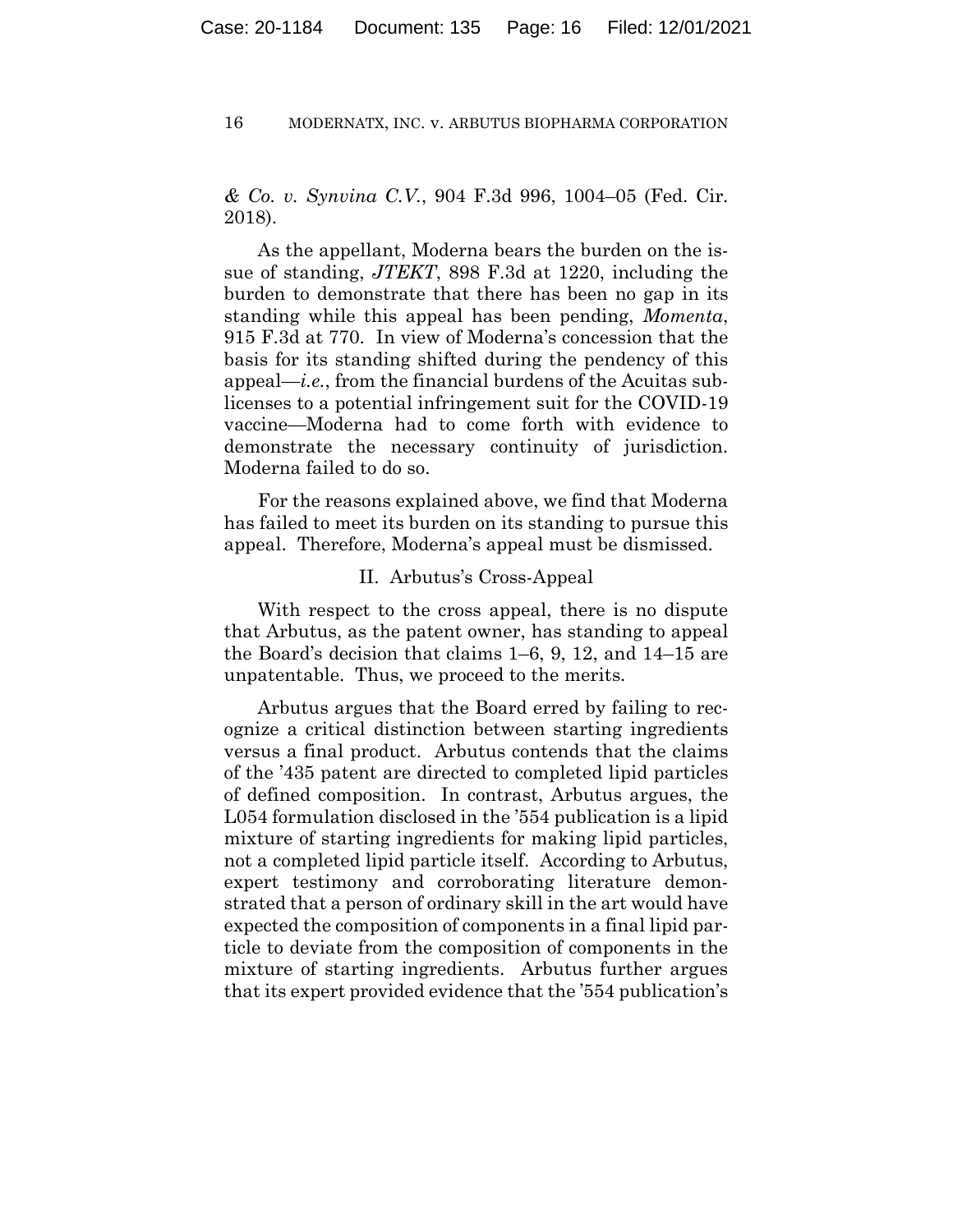fabrication process would skew the L054 formulation's final lipid particle such that the final composition would fall outside the range of the '435 patent claims.

Moderna responds that substantial evidence supports the Board's factual findings regarding the disclosures of the '554 publication. Moderna notes that the Board specifically considered Arbutus's argument that the L054 formulation failed to teach the composition of the final lipid particle, but the Board rejected that argument. Moderna argues that after weighing the evidence, the Board found that it was standard practice in the field to describe lipid particles by the composition of components in the input formulation. The Board further relied on the disclosures of the prior art and the '435 patent itself, as well as the testimony of expert witnesses.

We review the Board's legal determinations de novo, *In re Elsner*, 381 F.3d 1125, 1127 (Fed. Cir. 2004), but we review the Board's factual findings underlying those determinations for substantial evidence, *In re Gartside*, 203 F.3d 1305, 1316 (Fed. Cir. 2000). A finding is supported by substantial evidence if a reasonable mind might accept the evidence as adequate to support the finding. *Consol. Edison Co. v. NLRB*, 305 U.S. 197, 229 (1938).

"Anticipation is a question of fact that we review for substantial evidence." *Blue Calypso, LLC v. Groupon, Inc.*, 815 F.3d 1331, 1341 (Fed. Cir. 2016) (citing *Kennametal, Inc. v. Ingersoll Cutting Tool Co.*, 780 F.3d 1376, 1381 (Fed. Cir. 2015)). A prior art reference anticipates a claim if it discloses "each and every element of the claimed invention . . . arranged or combined in the same way as in the claim." *Id.* (quoting *In re Gleave*, 560 F.3d 1331, 1334 (Fed. Cir. 2009)).

We agree with Moderna that substantial evidence supports the Board's decision. Arbutus's arguments pertain to whether a person of ordinary skill in the art would have reasonably understood from the disclosure in a prior art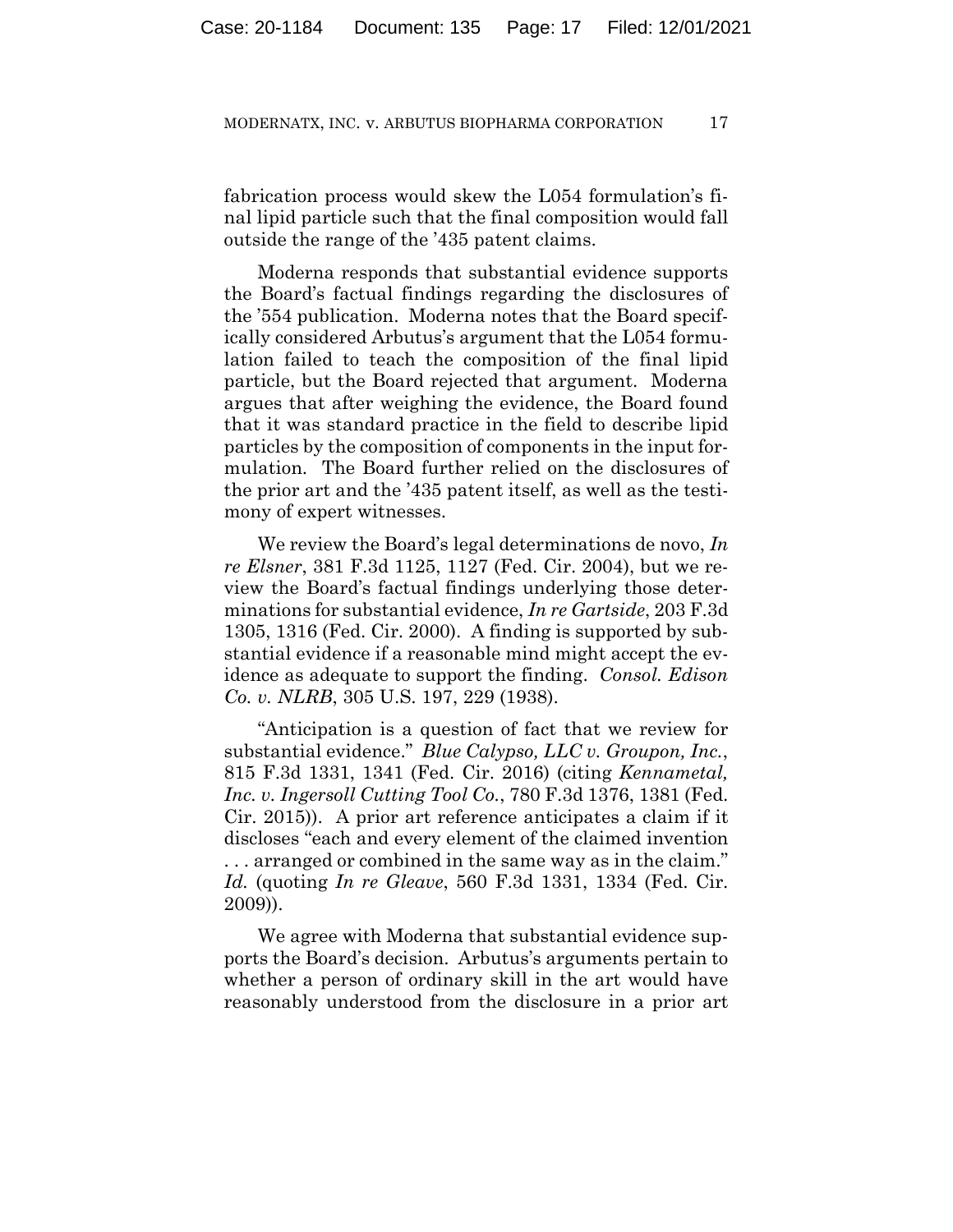reference that every element of the claims is disclosed, which is the "dispositive question regarding anticipation." *See AstraZeneca LP v. Apotex, Inc.*, 633 F.3d 1042, 1055 (Fed. Cir. 2010). In evaluating that question, the Board first considered the substantial evidence that Moderna presented that a person of ordinary skill would understand that the mol % of each component in the L054 formulation would result in lipid particles within the claimed ranges of the '435 patent, which also describes lipid particles in terms of mol % of the formulation. *Board Decision*, 2019 Pat. App. LEXIS 13612, at \*23. Thus, the Board turned to Arbutus's evidence and found that it, at best, suggested that there would be some variation in the final compositions of the lipid particles fabricated from the L054 formulation. *See id.* at \*23–24. But the Board rejected as speculative Arbutus's expert's opinion that all of the particles formed from L054 formulation would fall outside the claimed ranges. *Id.* at \*24–27. And the Board noted that anticipation "does not require that all of the formed particles from the L054 formulation . . . be within the claimed ranges . . . . Anticipation merely requires that a composition within the claimed ranges be disclosed." *Id.* at \*28 (citing *Titanium Metals Corp. v. Banner*, 778 F.2d 775, 782 (Fed. Cir. 1985)).

The Board's legal conclusions regarding the requirements of anticipation were correct. "When a patent claims a range, as in this case, that range is anticipated by a prior art reference if the reference discloses a point within the range." *Ineos USA LLC v. Berry Plastics Corp.*, 783 F.3d 865, 869 (Fed. Cir. 2015) (citing *Titanium Metals*, 778 F.2d at 782). Furthermore, an anticipating reference need not show that every disclosed compound anticipates; rather it is sufficient that it contains a disclosure of "at least one compound which anticipates." *See In re Sasse*, 629 F.2d 675, 682 (Fed. Cir. 1980). Thus, to anticipate the claims of the '435 patent, the question for the Board was whether the